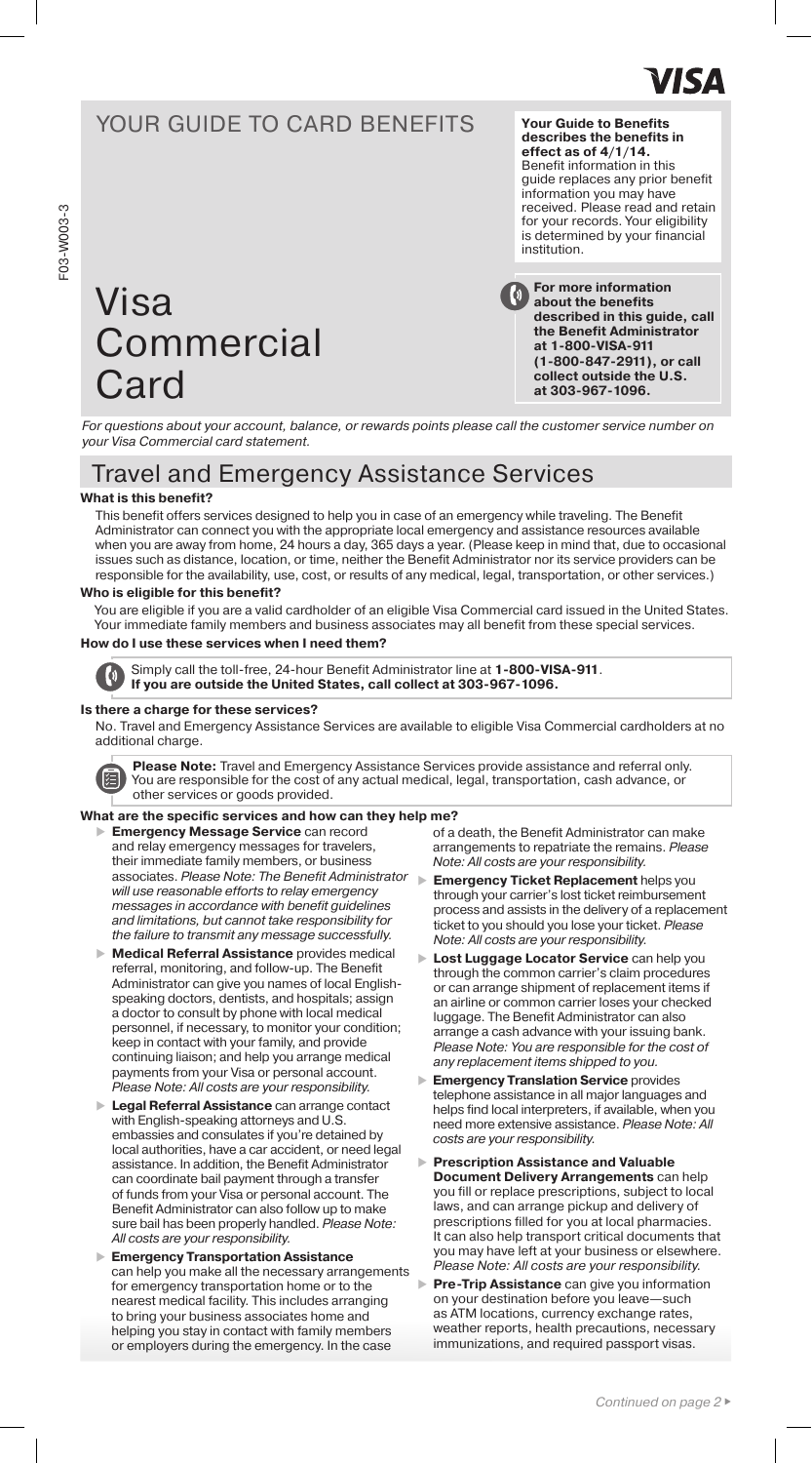## **ADDITIONAL PROVISIONS FOR TRAVEL AND EMERGENCY ASSISTANCE SERVICES**

The benefit described in this Guide to Benefits will not apply to Visa Commercial cardholders whose accounts have been suspended or canceled. The terms and conditions contained in this Guide to Benefits may be modified by subsequent endorsements. Modifications to the terms and conditions may be provided via additional Guide to Benefits mailings, statement inserts, or statement messages.

FORM #VTEASB – 2013 (04/14) TEAS-CG

**Please Note: In this document, "Visa card" refers to Visa Corporate, Visa Fleet, Visa Meetings, Visa Purchasing, or any combination of these products (Visa Commercial).** 

## Auto Rental Collision Damage Waiver

## **What is the Auto Rental Collision Damage Waiver ("Auto Rental CDW") benefit?**

The Auto Rental CDW benefit offers coverage for automobile rentals made with your Visa Commercial card. The benefit provides reimbursement (subject to the terms and conditions) for damage due to collision or theft up to the actual cash value of most rental vehicles.

## **Who is eligible for this benefit?**

You are eligible if your name is embossed on an eligible Visa Commercial card issued in the United States or if you are authorized by your company to rent an eligible vehicle using the company's eligible Visa account, as long the rental is purchased entirely with the Visa account ("Authorized User"). Only you, as the primary renter of the vehicle, and any additional drivers permitted by the auto rental agreement are covered.

### **What losses are covered?**

Covered losses are those due to theft or collision that occurs while the rental vehicle is in the control of the person authorized by the rental agreement to operate the vehicle. Coverage ends when the auto rental company re-assumes control of the vehicle.

Covered losses include:

【三

- Physical damage and/or theft of the covered rental vehicle
- Reasonable and customary charges to tow the vehicle to the nearest qualified repair facility
- Valid loss-of-use charges from the auto rental company

**Please Note:** This benefit only covers vehicle rental periods that do not exceed or are not intended to exceed thirty-one (31) consecutive days.

### **How does this coverage work with other insurance?**

If the vehicle rental is for commercial and/or business purposes, your Auto Rental CDW benefit acts as primary coverage, and you may be reimbursed for up to the actual cash value of the vehicle.

If the vehicle rental is for personal reasons, this benefit is secondary coverage, supplemental to your personal automobile insurance, meaning you may only be reimbursed for the amount of your personal insurance deductible or other charges, including valid administrative and loss-of-use charges not covered under your personal insurance policy.

## **What types of rental vehicles are not covered?**

Though most private passenger automobiles, minivans, and sport utility vehicles are eligible for coverage, the following vehicles are not covered: expensive, exotic, and antique automobiles; certain vans; vehicles that have an open cargo bed; trucks; motorcycles, mopeds, and motorbikes; limousines; and recreational vehicles.

 **Examples of excluded expensive or exotic automobiles include:** the Aston Martin, Bentley, Bricklin, Daimler, DeLorean, Excalibur, Ferrari, Jensen, Lamborghini, Lotus, Maserati, Porsche, and Rolls Royce. However, selected models of BMW, Mercedes-Benz, Cadillac, and Lincoln are covered.

- **An antique automobile** is defined as any vehicle over twenty (20) years old or any vehicle that has not been manufactured for ten (10) years or more.
- **Vans are not covered**, with the exception of those manufactured and designed specifically as small group transportation vehicles (for a maximum of eight (8) people, including the driver).

## **For questions about a specific vehicle, call the Benefit Administrator at 1-800-VISA-911. Outside the United States, call collect at 303-967-1096.**

## **What else is not covered?**

- Any obligations you assume under an agreement with another party that relates to the auto rental (e.g., agreements with your employer, the auto rental company, your personal insurance carrier, etc.)
- Any violation of the auto rental agreement or this benefit
- Injury of anyone, or damage to anything inside or outside the rental vehicle
- **Loss or theft of personal belongings**
- $\blacktriangleright$  Personal liability
- Expenses assumed, waived, or paid by the auto rental company or its insurer
- Cost of any insurance or collision damage waiver offered by or purchased through the auto rental company
- Expenses reimbursable by your insurer, employer, or employer's insurance
- Depreciation of the rental vehicle caused by the incident including, but not limited to, "diminished value"
- Theft or damage due to intentional acts, or due to the driver(s) being under the influence of alcohol, intoxicants, or drugs, or due to contraband or illegal activities
- Wear and tear, gradual deterioration, or mechanical breakdown
- $\blacktriangleright$  Items not installed by the original manufacturer
- Damage due to off-road operation of the rental vehicle
- Theft or damage due to hostility of any kind (including, but not limited to, war, invasion, rebellion, insurrection, or terrorist activities)
- Confiscation by authorities
- Vehicles that do not meet the definition of covered vehicles
- Rental periods that either exceed or are intended to exceed thirty-one (31) consecutive days
- **Leases and mini leases**
- Theft or damage as a result of the authorized driver's and/or cardholder's lack of reasonable care in protecting the rental vehicle before and/ or after damage occurs (for example, leaving the vehicle running while unattended)
- **Theft or damage reported more than** forty-five (45) days\* from the date of the incident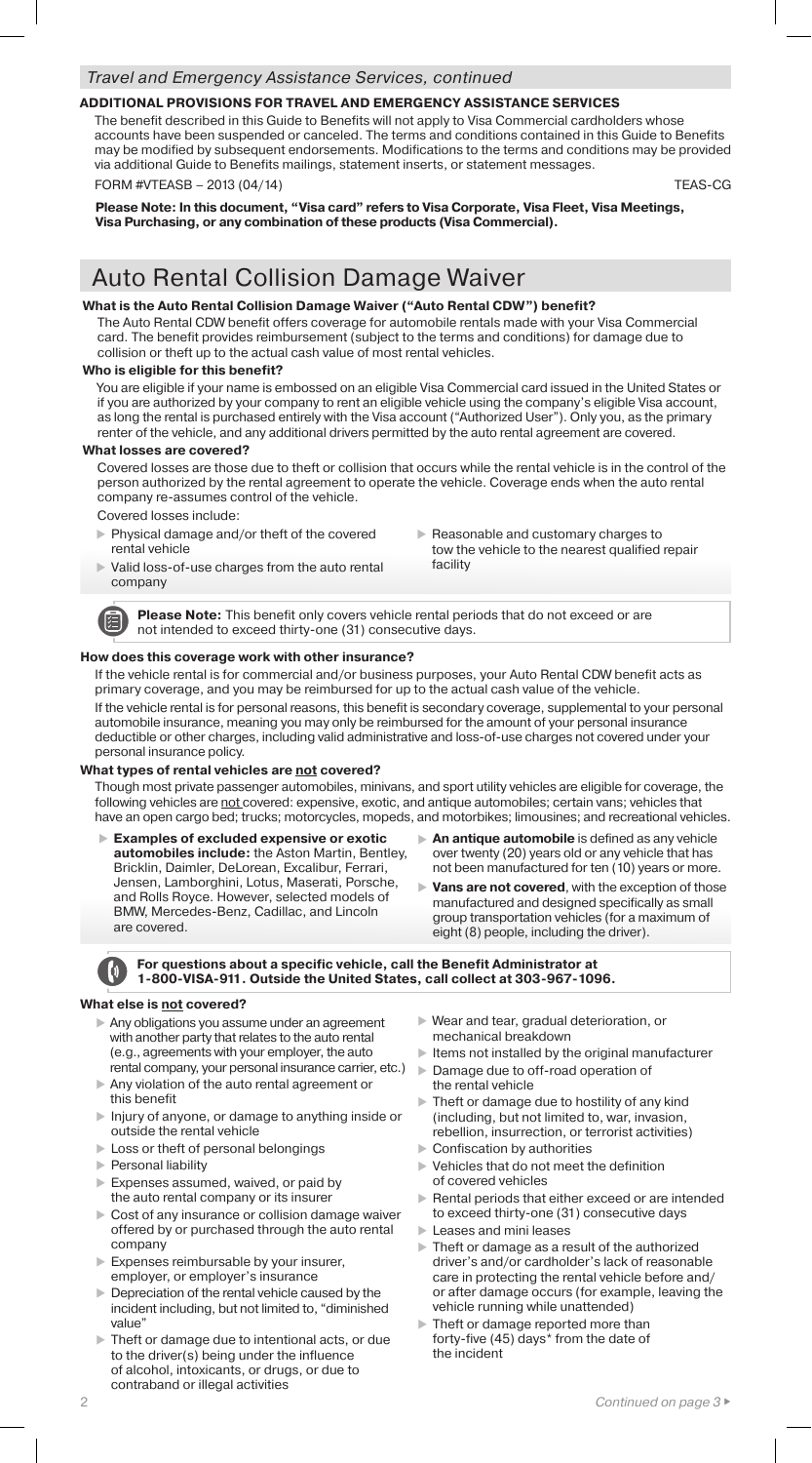## *Auto Rental Collision Damage Waiver, continued*

- Theft or damage for which a claim form has not been received within ninety (90) days\* from the date of the incident
- Theft or damage for which all required documentation has not been received within three
- hundred and sixty-five (365) days from the date of the incident
- Theft or damage from rental transactions that originated in Israel, Jamaica, the Republic of Ireland, or Northern Ireland

#### **Where am I covered?**

This benefit is available in the United States and most foreign countries. **However, no benefit is provided for motor vehicles rented in Israel, Jamaica, the Republic of Ireland, or Northern Ireland.** Coverage is also unavailable where prohibited by law, by individual merchants or when you are in violation of the territory terms of the auto rental agreement. **Because regulations vary outside the United States, it is recommended you check with your auto rental company and the Benefit Administrator before you travel to make sure Auto Rental CDW will apply.**

## **How do I make sure my Auto Rental CDW benefit is in effect?**

To be sure you are covered, take the following steps when you rent a vehicle:

- 
- **1 2** Initiate and complete the entire rental transaction with your eligible Visa Commercial card.
- Decline the auto rental company's collision damage waiver (CDW/LDW) option or similar provision if offered to you.

#### **Helpful tips:**

阣

 $\triangleright$  Be sure to check the rental vehicle for prior damage before leaving the rental lot.

 Review the vehicle rental agreement carefully to make sure you have declined the rental company's CDW/LDW option and are familiar with the terms and conditions of the agreement.

#### **What if the auto rental company insists that I purchase their insurance or collision damage waiver?**

Call the Benefit Administrator for help at **1-800-VISA-911**. **If you are outside the United States, call collect at 303-967-1096.**

## Filing an Auto Rental CDW Claim

### **What do I do if I have an accident or the rental vehicle is stolen?**

Immediately call the Benefit Administrator at **1-800-VISA-911** to report the theft or damage, regardless of whether your liability has been established. **If you are outside the United States, call collect at 303- 967-1096.** The Benefit Administrator will answer any questions you or the auto rental company may have and will send you a claim form.

#### **When should I report an incident?**

**You should report theft or damage as soon as possible, but no later than forty-five (45) days\* from the date of the incident.** The Benefit Administrator reserves the right to deny any claim that contains charges that would not have been included had the Benefit Administrator been notified before those expenses were incurred, so you are advised to notify the Benefit Administrator immediately after any incident. **Please Note:** As the cardholder, you are responsible for reporting your claim to the Benefit Administrator immediately. Reporting an incident to any other party will not fulfill this obligation.

For faster filing, or to learn more about Auto Rental CDW, visit **www.visa.com/eclaims**

#### **What do I need from the auto rental company in order to file a claim?**

At the time of the theft or damage, or when you return the rental vehicle, immediately ask the auto rental company for:

- A copy of the accident report form and claim document, which should indicate the costs you are responsible for and any amounts that have been paid toward the claim
- $\blacktriangleright$  A copy of the initial and final auto rental agreement(s)

## $\blacktriangleright$  A copy of the repair estimate and itemized repair bill

- $\triangleright$  Two (2) photographs of the damaged vehicle, if available
- $\blacktriangleright$  A police report, if obtainable

## **What other documents do I submit to the Benefit Administrator?**

- ▶ The completed and signed Auto Rental CDW claim form. *Please Note: Your completed claim form must be postmarked within ninety (90) days\* of the date of theft or damage, even if all other required documentation is not yet available, or your claim may be denied.*
- A copy of your receipt or monthly billing statement as proof that the entire vehicle rental was charged and paid for with your eligible Visa Commercial card
- A written confirmation from your employer that the rental was for business purposes
- $\blacktriangleright$  If the rental was for personal reasons, enclose a statement from your insurance carrier showing

the costs for which you are responsible and any amounts that have been paid toward the claim. If you have no applicable insurance or reimbursement, a notarized statement of no insurance or reimbursement is required.

- A copy of the Declarations Page from your primary automobile insurance carrier if the rental was for personal reasons. "Declarations Page means the document(s) in your insurance policy that lists names, coverages, limits, effective dates and deductibles.
- Any other documentation requested by the Benefit Administrator to substantiate the claim

**Please Note:** All remaining documents must be postmarked within three hundred and sixty-five (365) days of the date of theft or damage. If you have difficulty obtaining the required documents within ninety (90) days\* of the date of theft or damage, submit the claim form with available documentation.

#### **Do I have to do anything else?**

Usually there is nothing else you need to do. Typically, claims are finalized within fifteen (15) days after the Auto Rental CDW Benefit Administrator has received all documentation necessary to substantiate your claim.

阳